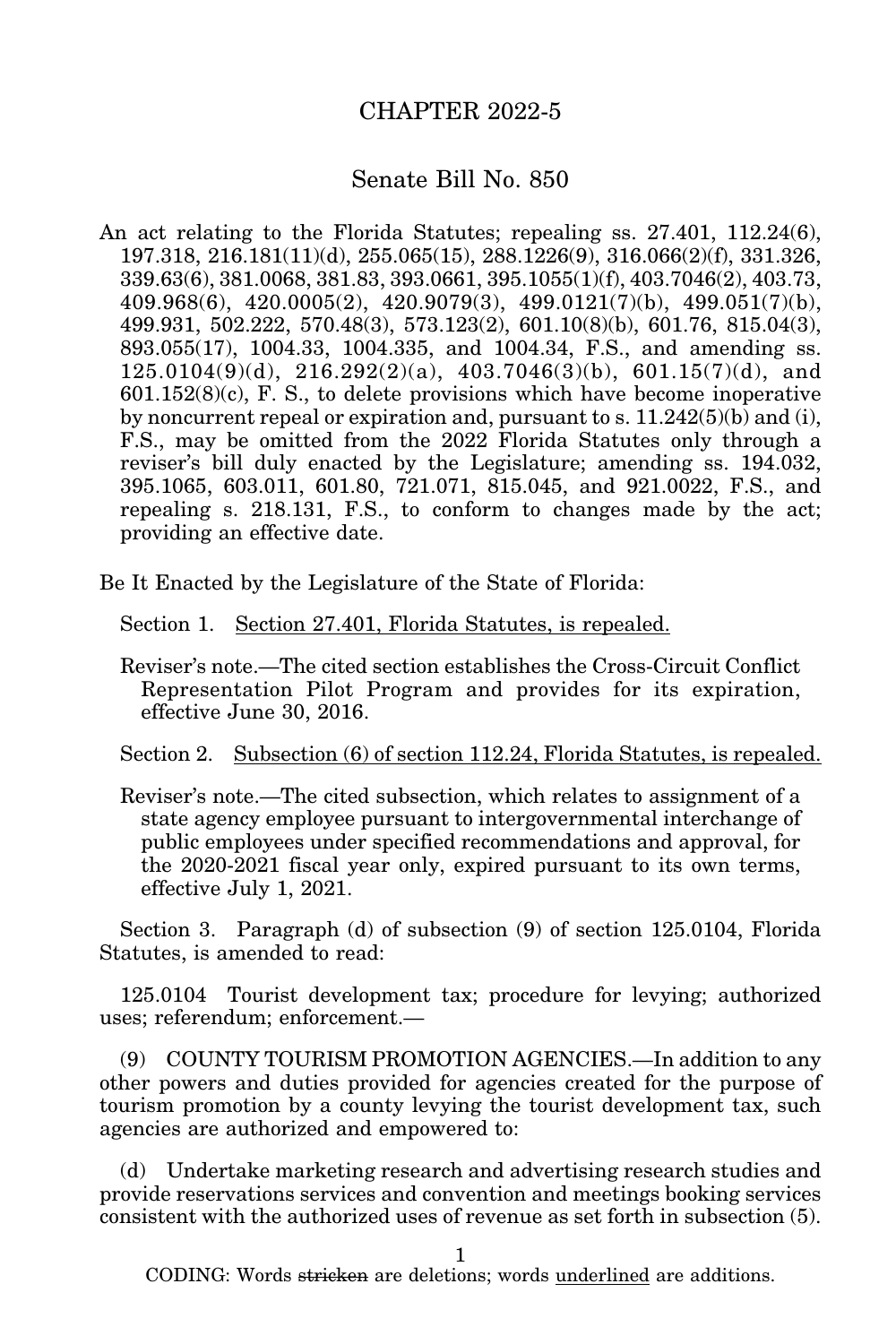1. Information given to a county tourism promotion agency which, if released, would reveal the identity of persons or entities who provide data or other information as a response to a sales promotion effort, an advertisement, or a research project or whose names, addresses, meeting or convention plan information or accommodations or other visitation needs become booking or reservation list data, is exempt from s. 119.07(1) and s. 24(a), Art. I of the State Constitution.

2. The following information, when held by a county tourism promotion agency, is exempt from s.  $119.07(1)$  and s.  $24(a)$ , Art. I of the State Constitution:

a. Booking business records, as defined in s. 255.047.

b. Trade secrets and commercial or financial information gathered from a person and privileged or confidential, as defined and interpreted under 5 U.S.C. s. 552(b)(4), or any amendments thereto.

3. A trade secret, as defined in s. 812.081, held by a county tourism promotion agency is exempt from s.  $119.07(1)$  and s.  $24(a)$ , Art. I of the State Constitution. This subparagraph is subject to the Open Government Sunset Review Act in accordance with s. 119.15 and shall stand repealed on October 2, 2021, unless reviewed and saved from repeal through reenactment by the Legislature.

Reviser's note.—Amended to conform to the repeal of subparagraph 3. pursuant to its own terms, effective October 2, 2021.

Section 4. Section 197.318, Florida Statutes, is repealed.

Reviser's note.—The cited section, which relates to abatement of taxes for residential improvements damaged or destroyed by Hurricane Hermine, Hurricane Matthew, or Hurricane Irma, expired pursuant to its own terms, effective January 1, 2021.

Section 5. Paragraph (d) of subsection (11) of section 216.181, Florida Statutes, is repealed.

Reviser's note.—The cited paragraph, which provided that the Legislative Budget Commission may increase the amounts appropriated to the Fish and Wildlife Conservation Commission or the Department of Environmental Protection for fixed capital outlay projects using funds from specified sources, for the 2020-2021 fiscal year only, expired pursuant to its own terms, effective July 1, 2021.

Section 6. Paragraph (a) of subsection (2) of section 216.292, Florida Statutes, is amended to read:

216.292 Appropriations nontransferable; exceptions.—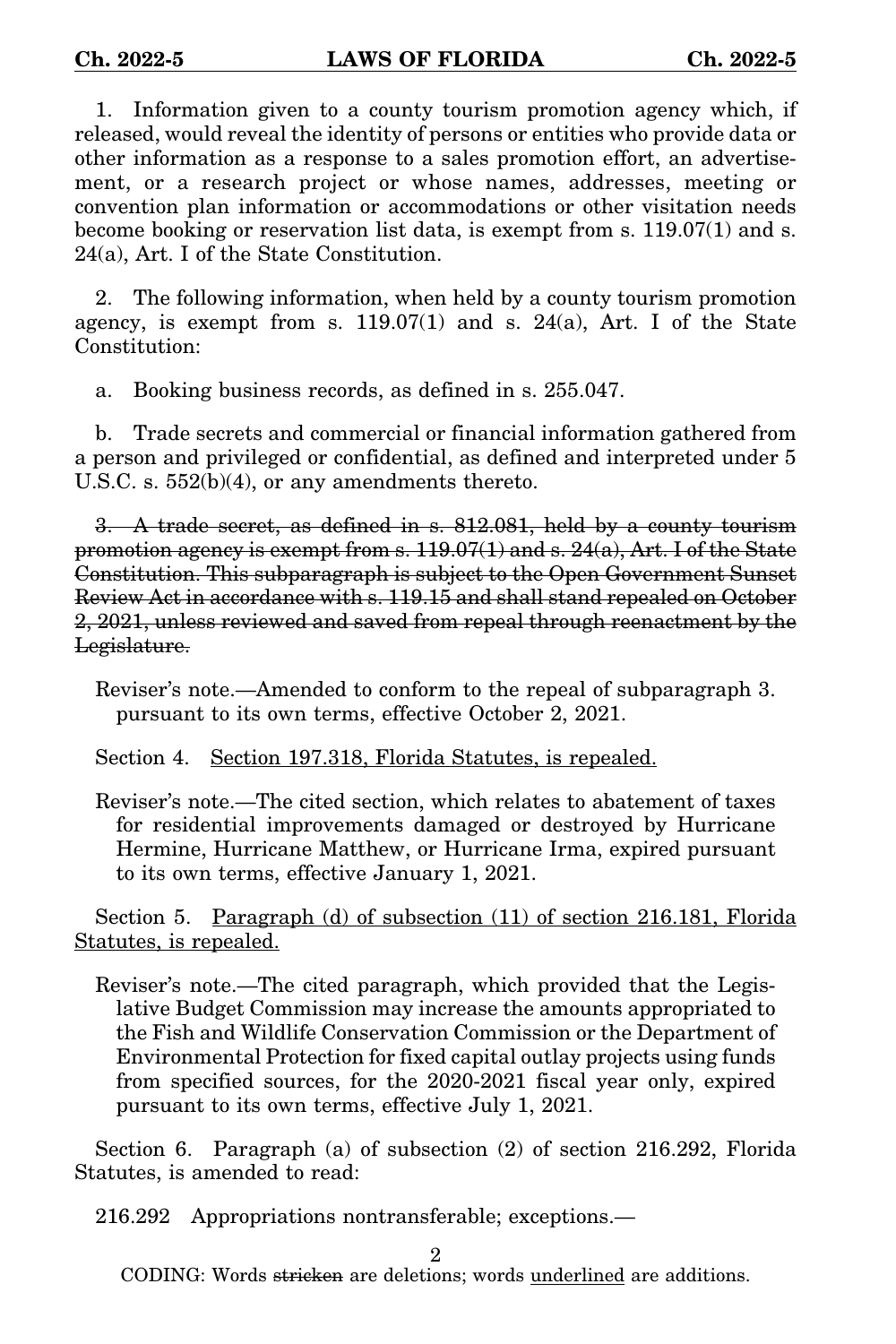(2) The following transfers are authorized to be made by the head of each department or the Chief Justice of the Supreme Court whenever it is deemed necessary by reason of changed conditions:

(a) The transfer of appropriations funded from identical funding sources, except appropriations for fixed capital outlay, and the transfer of amounts included within the total original approved budget and plans of releases of appropriations as furnished pursuant to ss. 216.181 and 216.192, as follows:

1. Between categories of appropriations within a budget entity, if no category of appropriation is increased or decreased by more than 5 percent of the original approved budget or \$250,000, whichever is greater, by all action taken under this subsection.

2. Between budget entities within identical categories of appropriations, if no category of appropriation is increased or decreased by more than 5 percent of the original approved budget or \$250,000, whichever is greater, by all action taken under this subsection.

3. Any agency exceeding salary rate established pursuant to s. 216.181(8) on June 30th of any fiscal year shall not be authorized to make transfers pursuant to subparagraphs 1. and 2. in the subsequent fiscal year.

4. Notice of proposed transfers under subparagraphs 1. and 2. shall be provided to the Executive Office of the Governor and the chairs of the legislative appropriations committees at least 3 days prior to agency implementation in order to provide an opportunity for review. The review shall be limited to ensuring that the transfer is in compliance with the requirements of this paragraph.

5. For the 2020-2021 fiscal year, the review shall ensure that transfers proposed pursuant to this paragraph comply with this chapter, maximize the use of available and appropriate trust funds, and are not contrary to legislative policy and intent. This subparagraph expires July 1, 2021.

Reviser's note.—Amended to conform to the expiration of subparagraph 5. pursuant to its own terms, effective July 1, 2021.

Section 7. Subsection (15) of section 255.065, Florida Statutes, is repealed.

Reviser's note.—The cited subsection, which provides an exemption from open government requirements for specified unsolicited proposals received by a responsible public entity, was repealed pursuant to its own terms, effective October 2, 2021.

Section 8. Subsection (9) of section 288.1226, Florida Statutes, is repealed.

3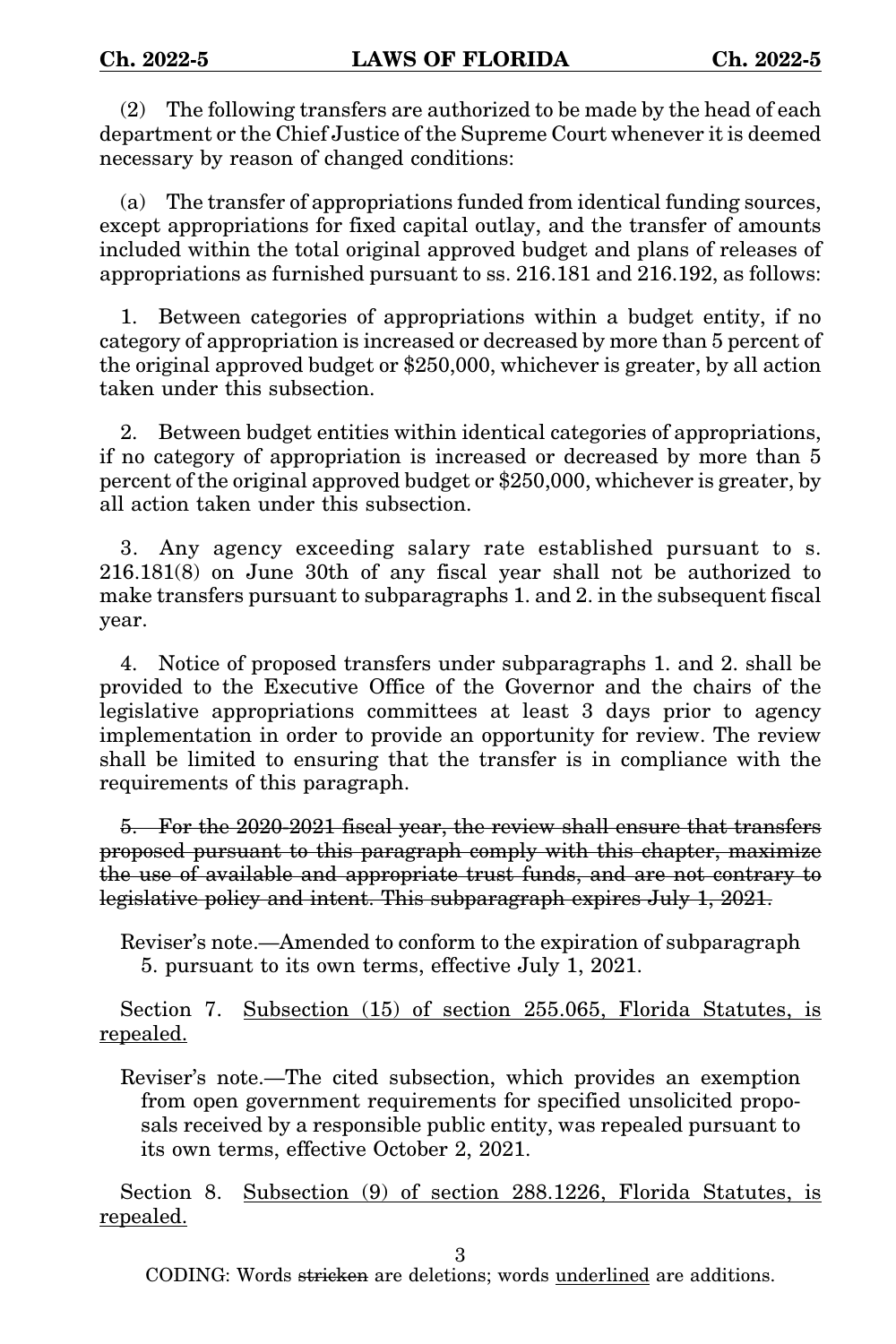Reviser's note.—The cited subsection, which provides an exemption from open government requirements for the identity of any person who responds to a marketing project or advertising research project conducted by the Florida Tourism Industry Marketing Corporation conducted by the corporation in the performance of its duties on behalf of Enterprise Florida, Inc., or trade secrets obtained pursuant thereto, was repealed pursuant to its own terms, effective October 2, 2021.

Section 9. Paragraph (f) of subsection (2) of section 316.066, Florida Statutes, is repealed.

Reviser's note.—The cited paragraph, which provides for an exemption from open government requirements for requests for phone numbers and addresses of parties in an automobile crash report, by specified free newspapers, was repealed pursuant to its own terms, effective October 2, 2019.

Section 10. Section 331.326, Florida Statutes, is repealed.

Reviser's note.—The cited section, which provides an exemption from open government requirements for trade secrets in the records of Space Florida, was repealed pursuant to its own terms, effective October 2, 2021.

Section 11. Subsection (6) of section 339.63, Florida Statutes, is repealed.

Reviser's note.—The cited subsection, which directs the Department of Transportation to fully fund projects on facilities that were designated as part of the Strategic Intermodal System before the most recent designation change, which were approved by the Secretary of Transportation in May 2019, and for which construction has commenced but is not completed, expired pursuant to its own terms, effective July 1, 2021.

Section 12. Section 381.0068, Florida Statutes, is repealed.

Reviser's note.—The cited section, which relates to a technical review and advisory panel to assist the Department of Health with rule adoption, was repealed by s. 9, ch. 2020-150, Laws of Florida, effective July 1, 2021. Since the section was not repealed by a "current session" of the Legislature, it may be omitted from the 2022 Florida Statutes only through a reviser's bill duly enacted by the Legislature. See s. 11.242(5)(b) and (i).

Section 13. Section 381.83, Florida Statutes, is repealed.

Reviser's note.—The cited section, which provides an exemption from open government requirements for trade secrets obtained under chapter 381, was repealed pursuant to its own terms, effective October 2, 2021.

4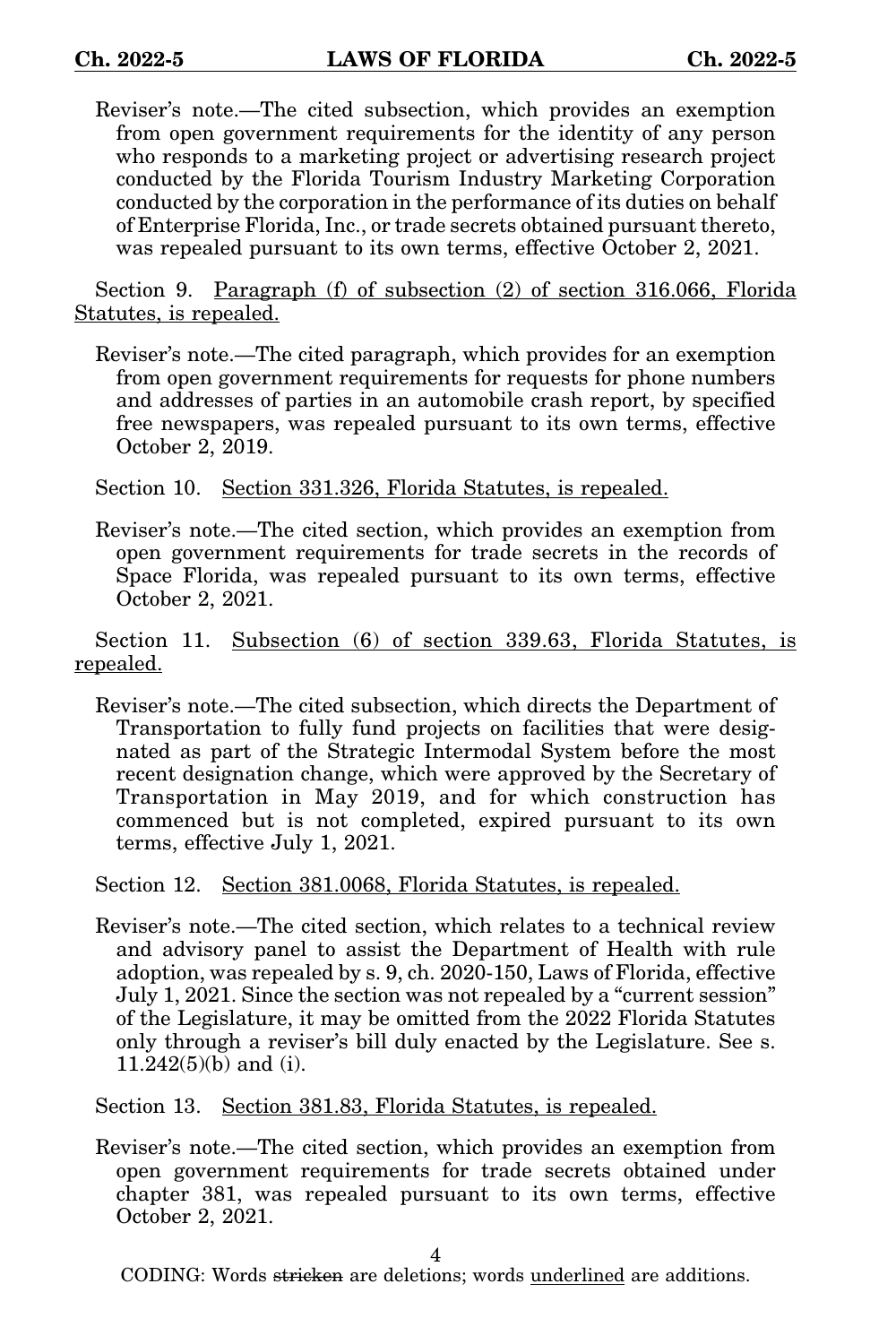Section 14. Section 393.0661, Florida Statutes, is repealed.

Reviser's note.—The cited section, which relates to a comprehensive redesign of the home and community-based services delivery system, was repealed by s. 3, ch. 2020-71, Laws of Florida, effective July 1, 2021. Since the section was not repealed by a "current session" of the Legislature, it may be omitted from the 2022 Florida Statutes only through a reviser's bill duly enacted by the Legislature. See s. 11.242(5)(b) and (i).

Section 15. Paragraph (f) of subsection (1) of section 395.1055, Florida Statutes, is repealed.

Reviser's note.—The cited paragraph, which relates to submittal of such data as necessary to conduct certificate-of-need reviews required under part I of chapter 408 by hospitals, was repealed by s. 3, ch. 2019-136, Laws of Florida, effective July 1, 2021. Since the paragraph was not repealed by a "current session" of the Legislature, it may be omitted from the 2022 Florida Statutes only through a reviser's bill duly enacted by the Legislature. See s. 11.242(5)(b) and (i).

Section 16. Subsection (2) of section 403.7046, Florida Statutes, is repealed, and paragraph (b) of subsection (3) of that section is amended to read:

403.7046 Regulation of recovered materials.—

(3) Except as otherwise provided in this section or pursuant to a special act in effect on or before January 1, 1993, a local government may not require a commercial establishment that generates source-separated recovered materials to sell or otherwise convey its recovered materials to the local government or to a facility designated by the local government, nor may the local government restrict such a generator's right to sell or otherwise convey such recovered materials to any properly certified recovered materials dealer who has satisfied the requirements of this section. A local government may not enact any ordinance that prevents such a dealer from entering into a contract with a commercial establishment to purchase, collect, transport, process, or receive source-separated recovered materials.

 $(b)$ 1. Before engaging in business within the jurisdiction of the local government, a recovered materials dealer or pyrolysis facility must provide the local government with a copy of the certification provided for in this section. In addition, the local government may establish a registration process whereby a recovered materials dealer or pyrolysis facility must register with the local government before engaging in business within the jurisdiction of the local government. Such registration process is limited to requiring the dealer or pyrolysis facility to register its name, including the owner or operator of the dealer or pyrolysis facility, and, if the dealer or pyrolysis facility is a business entity, its general or limited partners, its corporate officers and directors, its permanent place of business, evidence of

5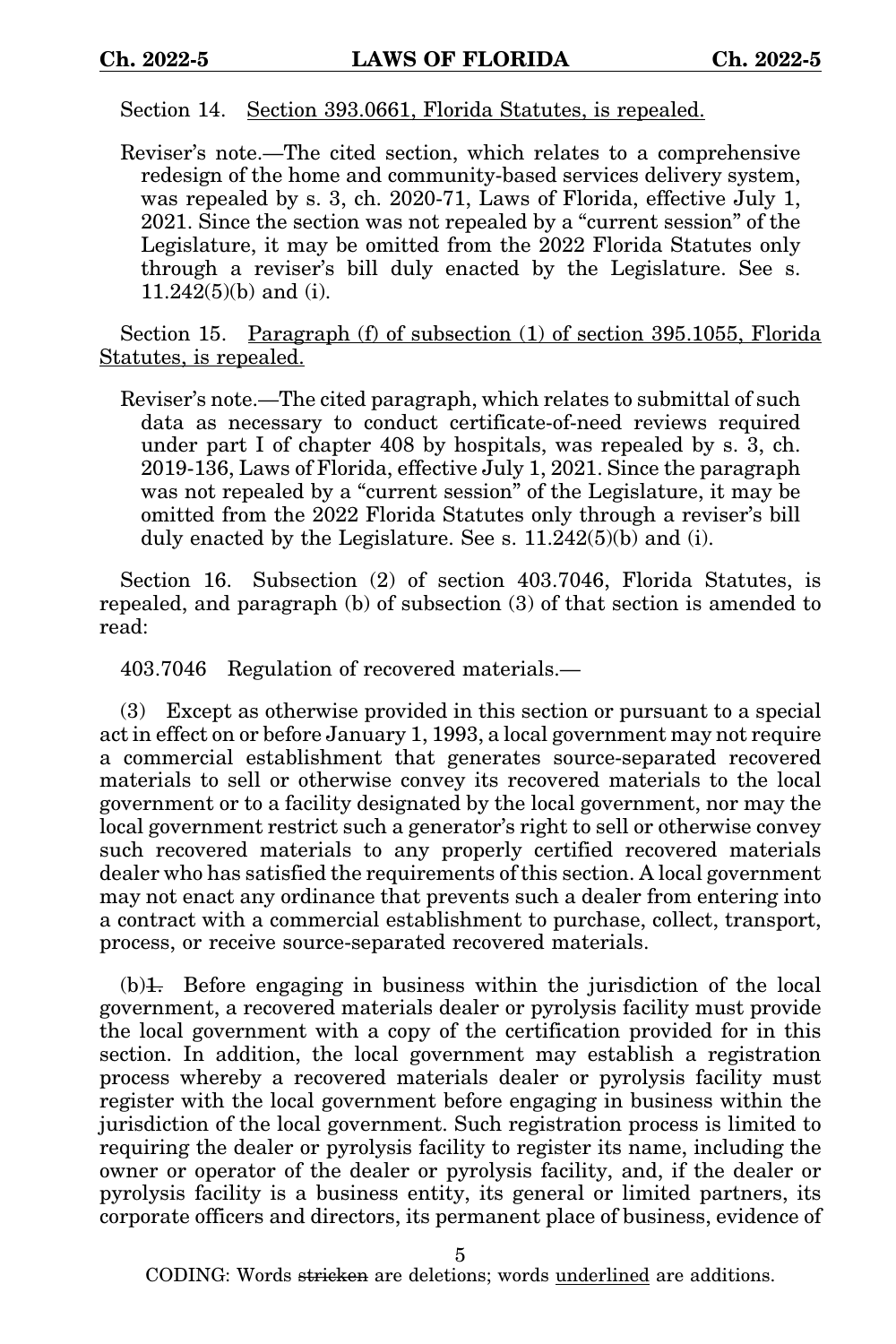its certification under this section, and a certification that the recovered materials or post-use polymers will be processed at a recovered materials processing facility or pyrolysis facility satisfying the requirements of this section. The local government may not use the information provided in the registration application to compete unfairly with the recovered materials dealer until 90 days after receipt of the application. All counties, and municipalities whose population exceeds 35,000 according to the population estimates determined pursuant to s. 186.901, may establish a reporting process that must be limited to the regulations, reporting format, and reporting frequency established by the department pursuant to this section, which must, at a minimum, include requiring the dealer or pyrolysis facility to identify the types and approximate amount of recovered materials or postuse polymers collected, recycled, or reused during the reporting period; the approximate percentage of recovered materials or post-use polymers reused, stored, or delivered to a recovered materials processing facility or pyrolysis facility or disposed of in a solid waste disposal facility; and the locations where any recovered materials or post-use polymers were disposed of as solid waste. The local government may charge the dealer or pyrolysis facility a registration fee commensurate with and no greater than the cost incurred by the local government in operating its registration program. Registration program costs are limited to those costs associated with the activities described in this <u>paragraph</u> subparagraph. Any reporting or registration process established by a local government with regard to recovered materials or post-use polymers is governed by this section and department rules adopted pursuant thereto.

2. Information reported under this subsection which, if disclosed, would reveal a trade secret, as defined in s. 812.081, is confidential and exempt from s. 119.07(1) and s. 24(a), Art. I of the State Constitution. This subparagraph is subject to the Open Government Sunset Review Act in accordance with s. 119.15 and shall stand repealed on October 2, 2021, unless reviewed and saved from repeal through reenactment by the Legislature.

Reviser's note.—Amended to conform to the repeal of subsection (2) and subparagraph (3)(b)2., which were repealed pursuant to their own terms, effective October 2, 2021.

Section 17. Section 403.73, Florida Statutes, is repealed.

Reviser's note.—The cited section, which provides an exemption from open government requirements for trade secrets within specified records, reports, or information under part IV of chapter 403, was repealed pursuant to its own terms, effective October 2, 2021.

Section 18. Subsection (6) of section 409.968, Florida Statutes, is repealed.

Reviser's note.—The cited subsection, which requires the Agency for Health Care Administration to withhold and set aside a portion of the

6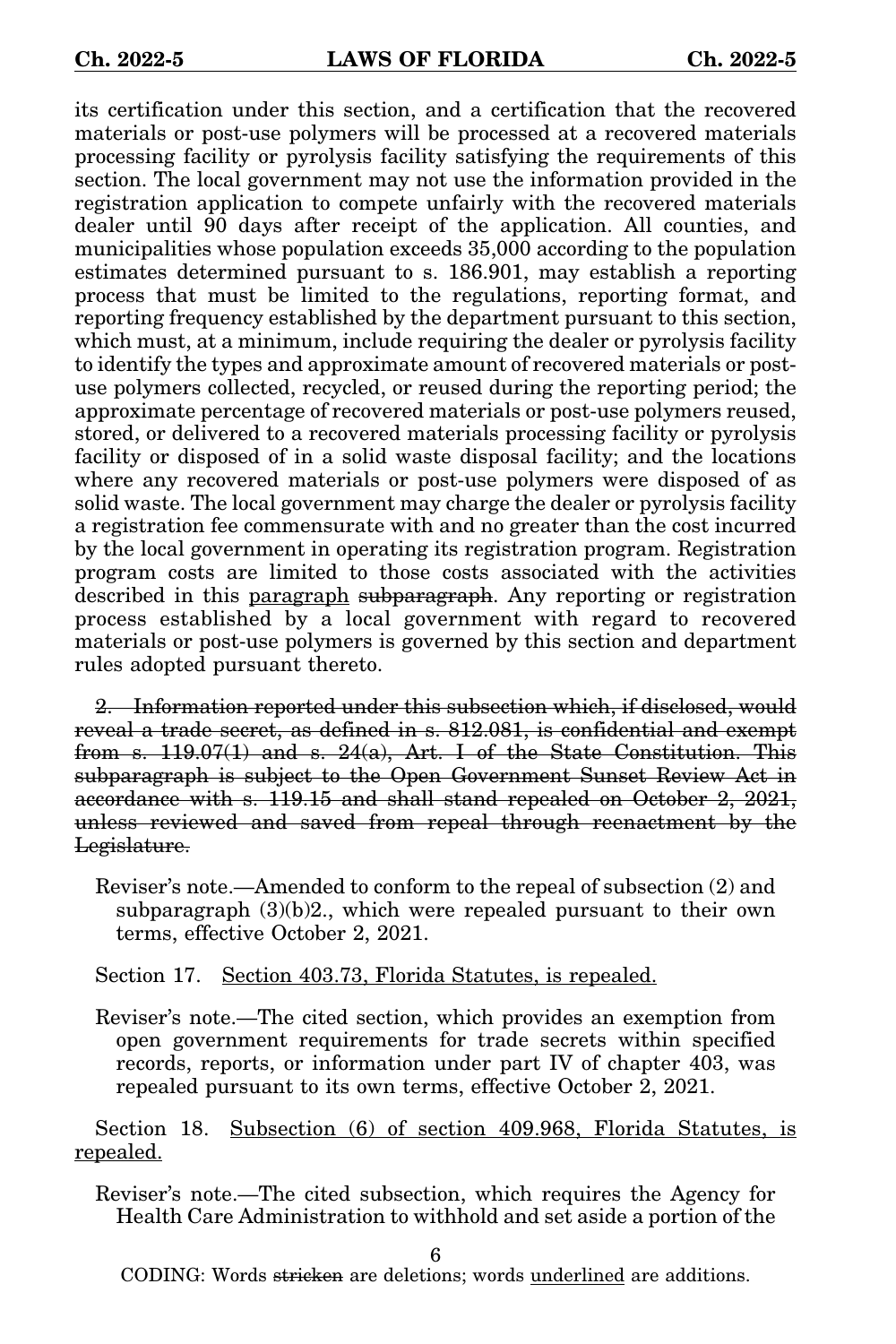managed care rates from the rate cells for special needs and home health services in managed medical assistance and managed longterm care programs to implement a home health performance incentive program, expired pursuant to its own terms, effective July 1, 2021.

Section 19. Subsection (2) of section 420.0005, Florida Statutes, is repealed.

Reviser's note.—The cited subsection, which relates to use of funds as provided in the General Appropriations Act for the State Housing Trust Fund and the State Housing Fund for the 2020-2021 fiscal year, expired pursuant to its own terms, effective July 1, 2021.

Section 20. Subsection (3) of section 420.9079, Florida Statutes, is repealed.

Reviser's note.—The cited subsection, which relates to use of funds as provided in the General Appropriations Act for the Local Government Housing Trust Fund for the 2020-2021 fiscal year, expired pursuant to its own terms, effective July 1, 2021.

Section 21. Paragraph (b) of subsection (7) of section 499.0121, Florida Statutes, is repealed.

Reviser's note.—The cited paragraph, which provides an exemption from open government requirements for information constituting a trade secret within prescription drug purchase lists, was repealed pursuant to its own terms, effective October 2, 2021.

Section 22. Paragraph (b) of subsection (7) of section 499.051, Florida Statutes, is repealed.

Reviser's note.—The cited paragraph, which provides an exemption from open government requirements for information constituting a trade secret contained in a complaint or obtained by the Department of Business and Professional Regulation pursuant to an investigation, was repealed pursuant to its own terms, effective October 2, 2021.

Section 23. Section 499.931, Florida Statutes, is repealed.

Reviser's note.—The cited section, which provides an exemption from open government requirements for trade secret information submitted under part III of chapter 499, was repealed pursuant to its own terms, effective October 2, 2021.

Section 24. Section 502.222, Florida Statutes, is repealed.

Reviser's note.—The cited section, which provides an exemption from open government requirements for information in Department of Agriculture and Consumer Services records regarding matters

7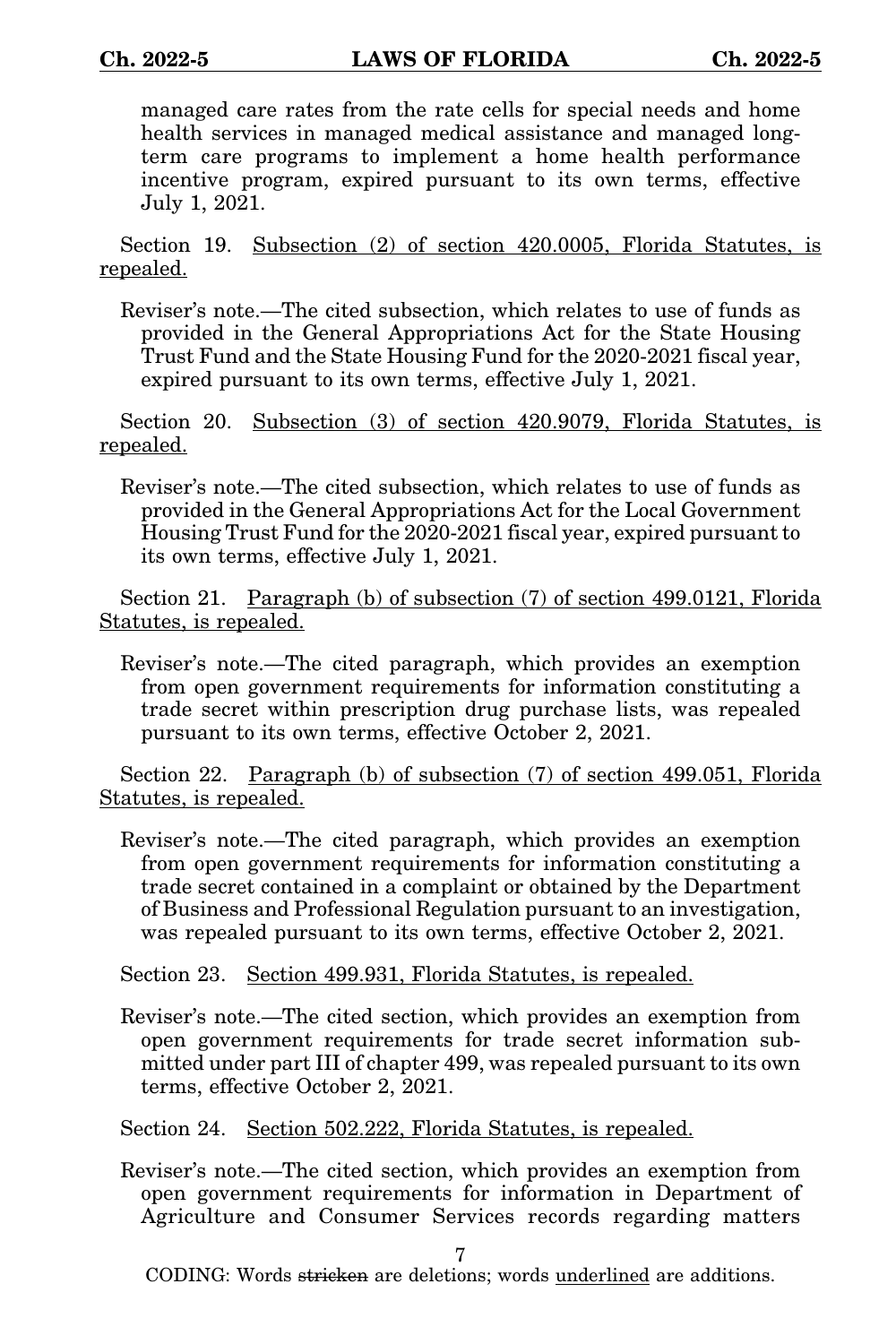encompassed by chapter 502 that would reveal a trade secret, was repealed pursuant to its own terms, effective October 2, 2021.

Section 25. Subsection (3) of section 570.48, Florida Statutes, is repealed.

Reviser's note.—The cited subsection, which provides an exemption from open government requirements for trade secret information within records of the Division of Fruit and Vegetables, was repealed pursuant to its own terms, effective October 2, 2021.

Section 26. Subsection (2) of section 573.123, Florida Statutes, is repealed.

Reviser's note.—The cited subsection, which provides an exemption from open government requirements for trade secret information relating to marketing orders, was repealed pursuant to its own terms, effective October 2, 2021.

Section 27. Paragraph (b) of subsection (8) of section 601.10, Florida Statutes, is repealed.

Reviser's note.—The cited paragraph, which provides an exemption from open government requirements for trade secret information provided to the Department of Citrus, was repealed pursuant to its own terms, effective October 2, 2021.

Section 28. Paragraph (d) of subsection (7) of section 601.15, Florida Statutes, is amended to read:

601.15 Advertising campaign; methods of conducting; assessments; emergency reserve fund; citrus research.—

(7) All assessments levied and collected under this chapter shall be paid into the State Treasury on or before the 15th day of each month. Such moneys shall be accounted for in a special fund to be designated as the Florida Citrus Advertising Trust Fund, and all moneys in such fund are appropriated to the department for the following purposes:

 $(d)$ . The pro rata portion of moneys allocated to each type of citrus product in noncommodity programs shall be used by the department to encourage substantial increases in the effectiveness, frequency, and volume of noncommodity advertising, merchandising, publicity, and sales promotion of such citrus products through rebates and incentive payments to handlers and trade customers for these activities. The department shall adopt rules providing for the use of such moneys. The rules shall establish alternate incentive programs, including at least one incentive program for product sold under advertised brands, one incentive program for product sold under private label brands, and one incentive program for product sold in bulk. For each incentive program, the rules must establish eligibility and performance requirements and must provide appropriate limitations on amounts payable

8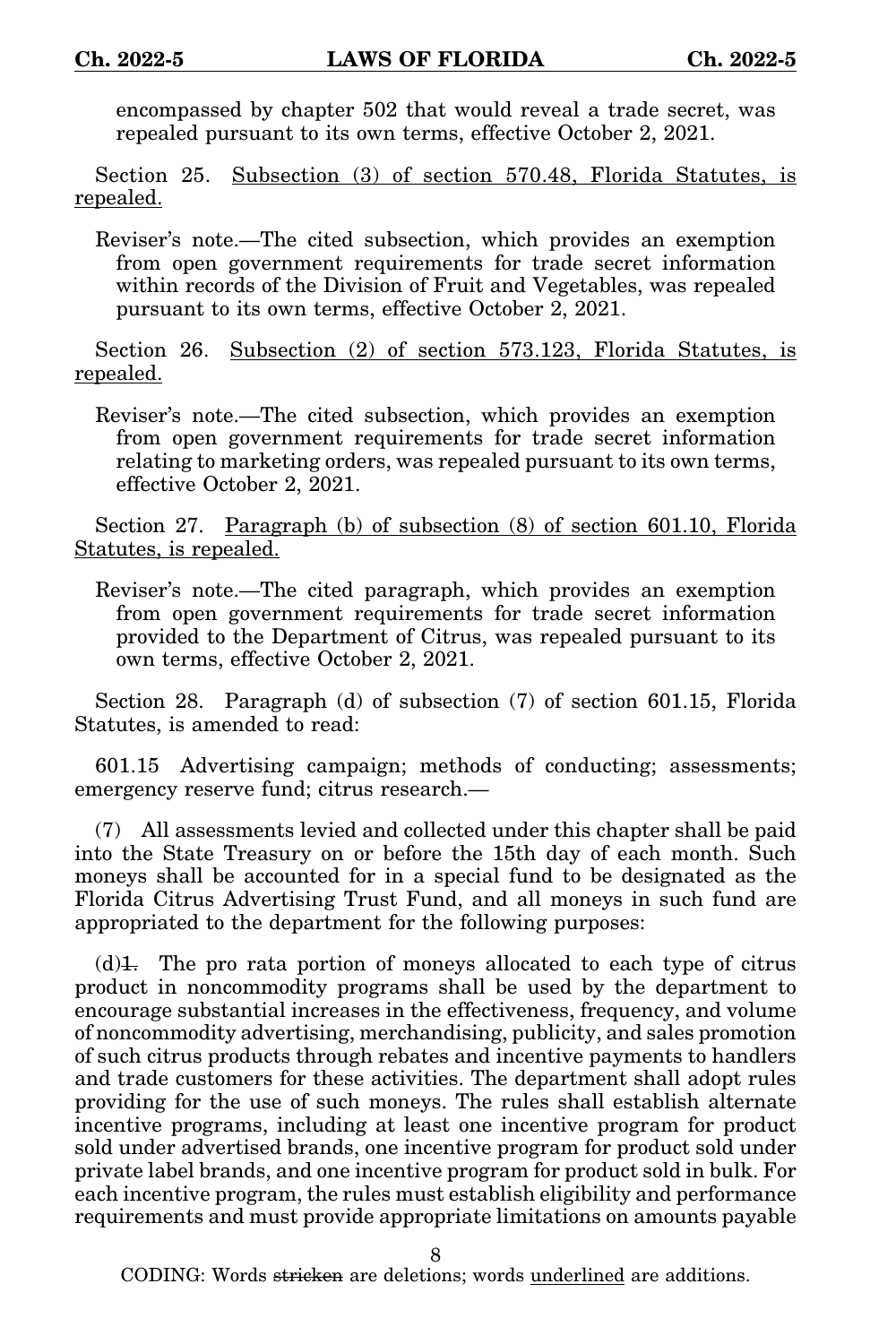to a handler or trade customer for a particular season. Such limitations may relate to the amount of citrus assessments levied and collected on the citrus product handled by such handler or trade customer during a 12-month representative period.

2. The department may require from participants in noncommodity advertising and promotional programs commercial information necessary to determine eligibility for and performance in such programs. Any information required which constitutes a trade secret as defined in s. 812.081 is confidential and exempt from s. 119.07(1) and s. 24(a), Art. I of the State Constitution. This subparagraph is subject to the Open Government Sunset Review Act in accordance with s. 119.15 and shall stand repealed on October 2, 2021, unless reviewed and saved from repeal through reenactment by the Legislature.

Reviser's note.—Amended to conform to the repeal of subparagraph 2. pursuant to its own terms, effective October 2, 2021.

Section 29. Paragraph (c) of subsection (8) of section 601.152, Florida Statutes, is amended to read:

601.152 Special marketing orders.—

(8)

 $(c)$ . Every handler shall, at such times as the department may require, file with the department a return, not under oath, on forms to be prescribed and furnished by the department, certified as true and correct, stating the quantity of the type, variety, and form of citrus fruit or citrus product specified in the marketing order first handled in the primary channels of trade in the state by such handler during the period of time specified in the marketing order. Such returns must contain any further information deemed by the department to be reasonably necessary to properly administer or enforce this section or any marketing order implemented under this section.

2. Information that, if disclosed, would reveal a trade secret, as defined in s. 812.081, of any person subject to a marketing order is confidential and exempt from s. 119.07(1) and s. 24(a), Art. I of the State Constitution. This subparagraph is subject to the Open Government Sunset Review Act in accordance with s. 119.15 and shall stand repealed on October 2, 2021, unless reviewed and saved from repeal through reenactment by the Legislature.

Reviser's note.—Amended to conform to the repeal of subparagraph 2. pursuant to its own terms, effective October 2, 2021.

Section 30. Section 601.76, Florida Statutes, is repealed.

Reviser's note.—The cited section, which provides an exemption from open government requirements for formulas, which are deemed trade

9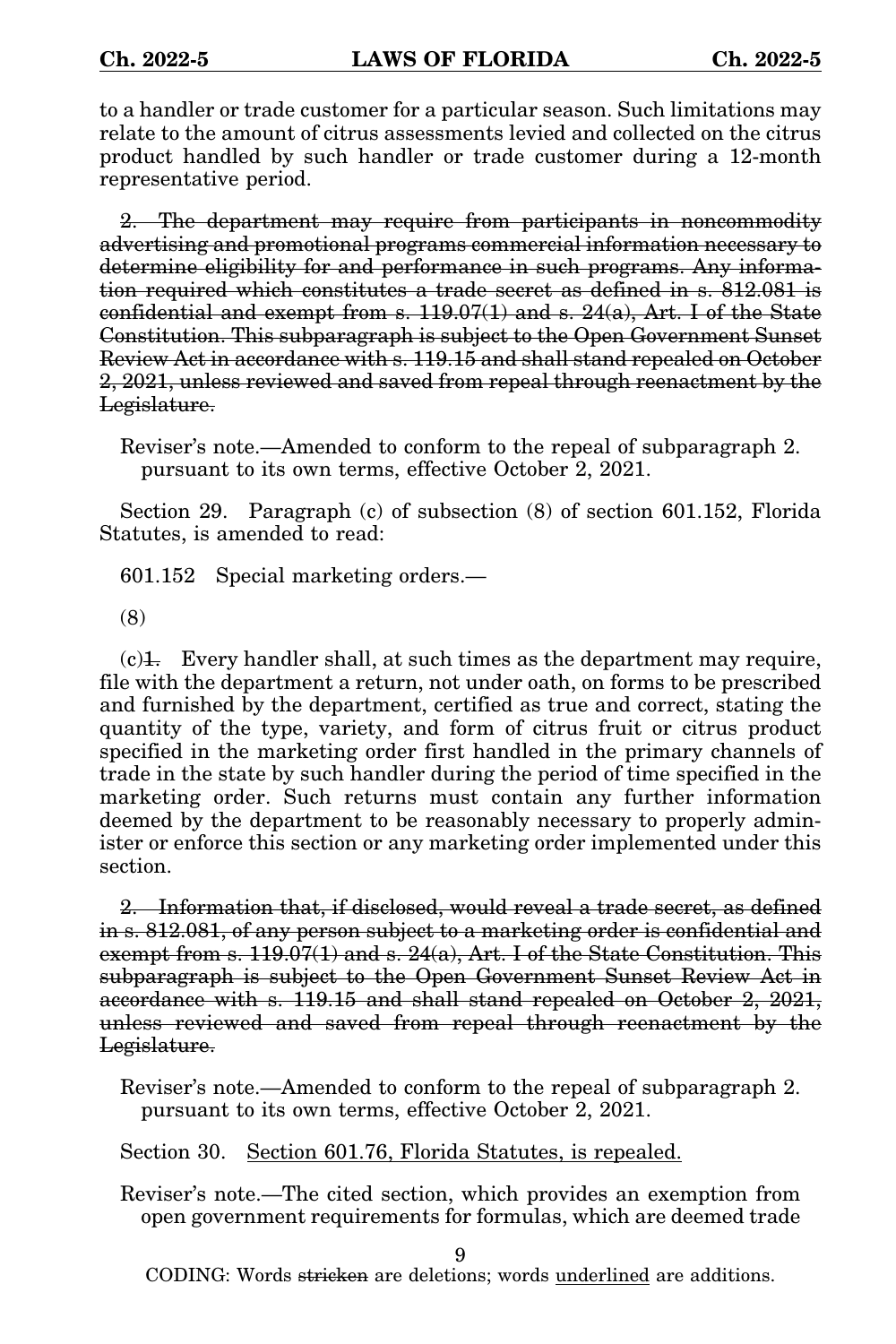secrets, required to be filed with the Department of Agriculture under the section, was repealed pursuant to its own terms, effective October 2, 2021.

Section 31. Subsection (3) of section 815.04, Florida Statutes, is repealed.

Reviser's note.—The cited subsection, which provides an exemption from open government requirements for data, programs, or supporting documentation constituting a trade secret as defined in s. 812.081, held by an agency as defined in chapter 119 and that resides on specified electronic devices, was repealed pursuant to its own terms, effective October 2, 2021.

Section 32. Subsection (17) of section 893.055, Florida Statutes, is repealed.

Reviser's note.—The cited subsection, which prohibits the Attorney General and the Department of Health from using funds received as part of a settlement agreement to administer the prescription drug monitoring program, expired pursuant to its own terms, effective July 1, 2021.

Section 33. Sections 1004.33 and 1004.34, Florida Statutes, are repealed.

Reviser's note.—The cited sections, which relate to University of South Florida St. Petersburg and the University of South Florida Sarasota, respectively, were repealed by s. 8, ch. 2018-4, Laws of Florida, effective July 1, 2020. Since the sections were not repealed by a "current session" of the Legislature, they may be omitted from the 2022 Florida Statutes only through a reviser's bill duly enacted by the Legislature. See s.  $11.242(5)(b)$  and (i).

Section 34. Section 1004.335, Florida Statutes, is repealed.

Reviser's note.—The cited section, which relates to accreditation consolidation of South Florida branch campuses, expired pursuant to its own terms, effective July 1, 2020.

Section 35. Paragraph (b) of subsection (1) of section 194.032, Florida Statutes, is amended to read:

194.032 Hearing purposes; timetable.—

(1)

(b) Notwithstanding the provisions of paragraph (a), the value adjustment board may meet prior to the approval of the assessment rolls by the Department of Revenue, but not earlier than July 1, to hear appeals pertaining to the denial by the property appraiser of exemptions, tax abatements under s. 197.318, agricultural and high-water recharge

10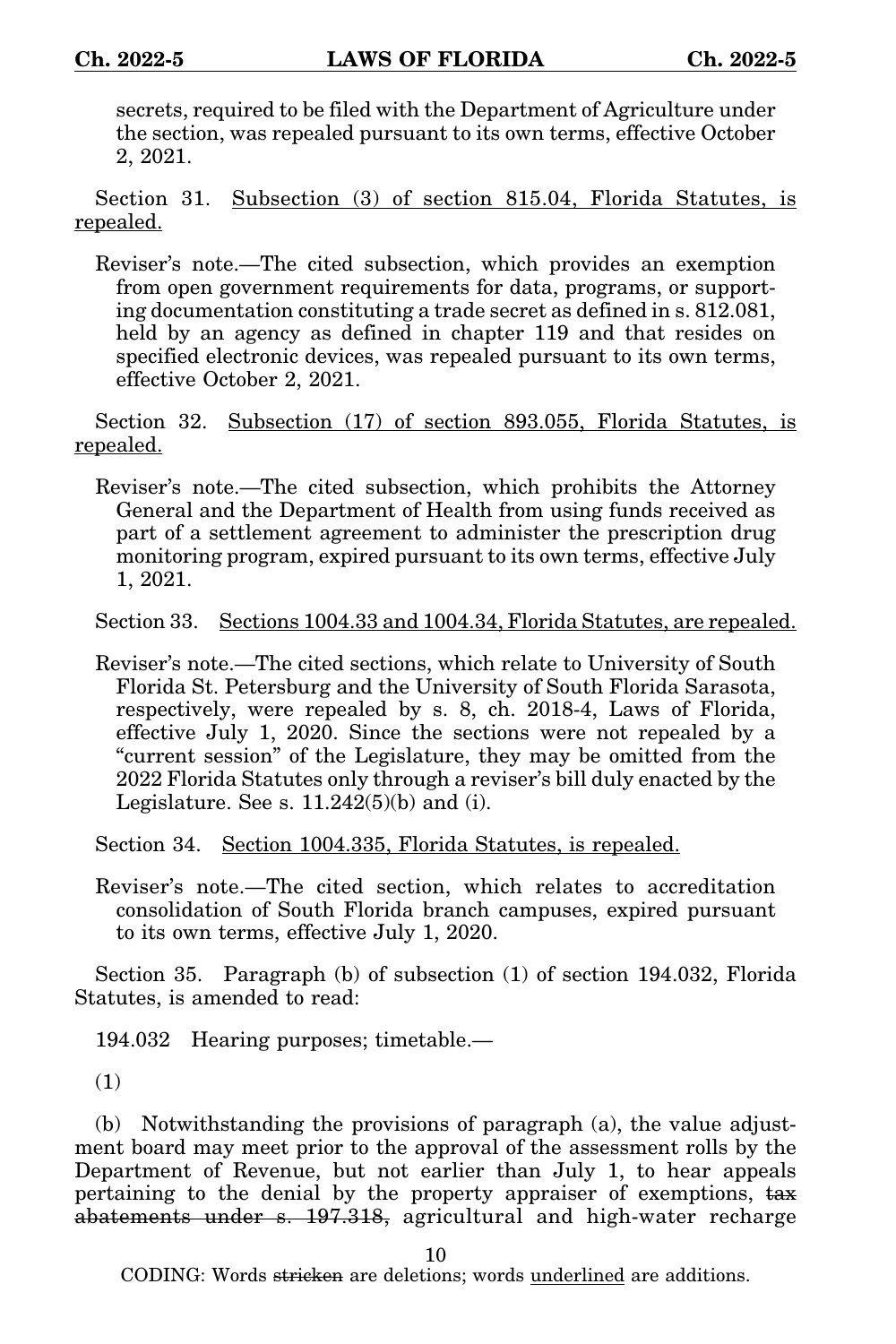classifications, classifications as historic property used for commercial or certain nonprofit purposes, and deferrals under subparagraphs (a)2., 3., and 4. In such event, however, the board may not certify any assessments under s. 193.122 until the Department of Revenue has approved the assessments in accordance with s. 193.1142 and all hearings have been held with respect to the particular parcel under appeal.

Reviser's note.—Amended to conform to the repeal of s. 197.318 by this act.

Section 36. Section 218.131, Florida Statutes, is repealed.

Reviser's note.—The cited section, which relates to offset for tax loss associated with reductions in value of certain residences due to specified hurricanes for the 2019-2020 fiscal year, occurring as a direct result of the implementation of s. 197.318, is obsolete and intricately tied to s. 197.318, which is repealed by this act.

Section 37. Subsection (5) of section 395.1065, Florida Statutes, is amended to read:

395.1065 Criminal and administrative penalties; moratorium.—

(5) The agency shall impose a fine of \$500 for each instance of the facility's failure to provide the information required by rules adopted pursuant to s.  $395.1055(1)(f)$   $395.1055(1)(g)$ .

Reviser's note.—Amended to conform to the repeal of s. 395.1055(1)(f) by this act.

Section 38. Subsection (2) of section 603.011, Florida Statutes, is amended to read:

603.011 Fruit and vegetable inspection fees; penalty.—

(2) All fees collected by the department under this section shall be deposited into the Citrus Inspection Trust Fund, except that fees collected pursuant to paragraph  $(1)(b)$  and s.  $570.48(3)$   $570.48(4)$  shall be deposited in the General Inspection Trust Fund.

Reviser's note.—Amended to conform to the repeal of s. 570.48(3) by this act.

Section 39. Section 601.80, Florida Statutes, is amended to read:

601.80 Unlawful to use uncertified coloring matter.—It is unlawful for any person to use on oranges or citrus hybrids any coloring matter which has not first received the approval of the Department of Agriculture as provided under s. 601.76.

Reviser's note.—Amended to conform to the repeal of s. 601.76 by this act.

11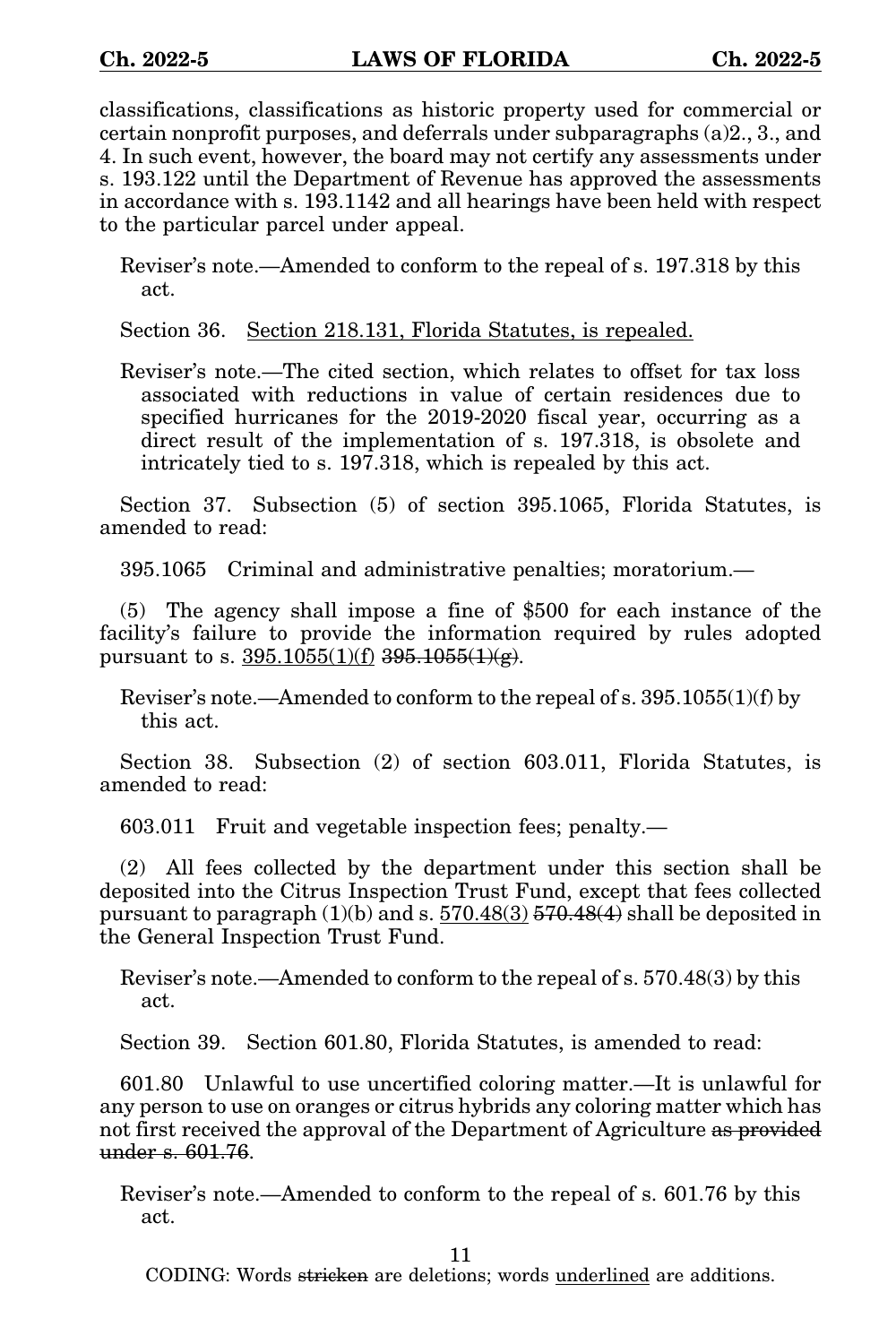Section 40. Subsection (1) of section 721.071, Florida Statutes, is amended to read:

721.071 Trade secrets.—

(1) If a developer or any other person filing material with the division pursuant to this chapter expects the division to keep the material confidential on grounds that the material constitutes a trade secret, as that term is defined in s. 812.081, the developer or other person shall file the material together with an affidavit of confidentiality. "Filed material" for purposes of this section shall mean material that is filed with the division with the expectation that the material will be kept confidential and that is accompanied by an affidavit of confidentiality. Filed material that is trade secret information includes, but is not limited to, service contracts relating to the operation of reservation systems and those items and matters described in s. 815.04(3).

Reviser's note.—Amended to conform to the repeal of s. 815.04(3) by this act.

Section 41. Section 815.045, Florida Statutes, is amended to read:

815.045 Trade secret information.—The Legislature finds that it is a public necessity that trade secret information as defined in s. 812.081, and as provided for in s.  $815.04(3)$ , be expressly made confidential and exempt from the public records law because it is a felony to disclose such records. Due to the legal uncertainty as to whether a public employee would be protected from a felony conviction if otherwise complying with chapter 119, and with s. 24(a), Art. I of the State Constitution, it is imperative that a public records exemption be created. The Legislature in making disclosure of trade secrets a crime has clearly established the importance attached to trade secret protection. Disclosing trade secrets in an agency's possession would negatively impact the business interests of those providing an agency such trade secrets by damaging them in the marketplace, and those entities and individuals disclosing such trade secrets would hesitate to cooperate with that agency, which would impair the effective and efficient administration of governmental functions. Thus, the public and private harm in disclosing trade secrets significantly outweighs any public benefit derived from disclosure, and the public's ability to scrutinize and monitor agency action is not diminished by nondisclosure of trade secrets.

Reviser's note.—Amended to conform to the repeal of s. 815.04(3) by this act.

Section 42. Paragraphs (a) and (c) of subsection (3) of section 921.0022, Florida Statutes, are amended to read:

921.0022 Criminal Punishment Code; offense severity ranking chart.—

(3) OFFENSE SEVERITY RANKING CHART

12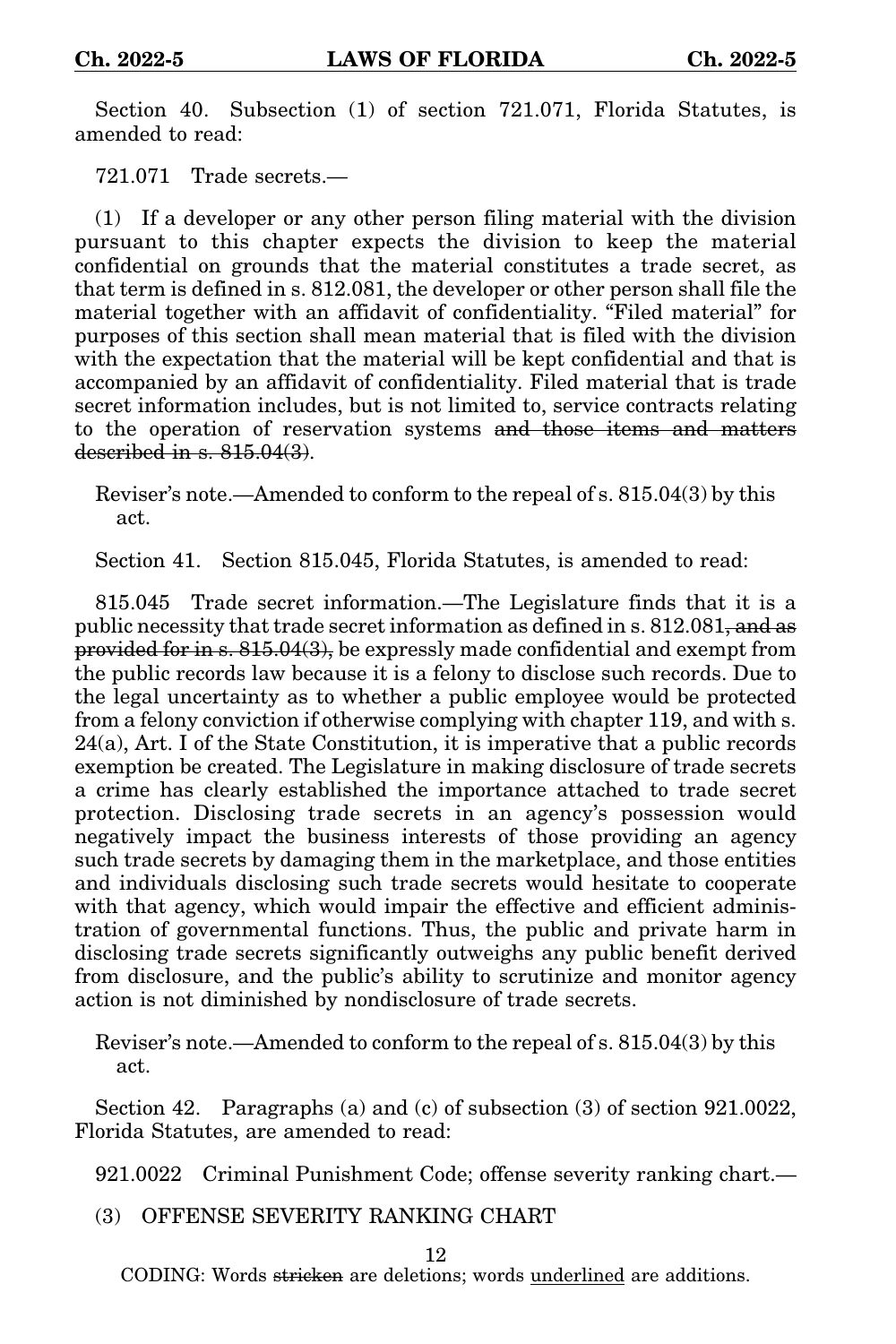(a) LEVEL 1

| Florida<br>Statute      | Felony<br>Degree | Description                                                                                                                   |
|-------------------------|------------------|-------------------------------------------------------------------------------------------------------------------------------|
| 24.118(3)(a)            | 3rd              | Counterfeit or altered state lottery ticket.                                                                                  |
| 212.054(2)(b)           | 3rd              | Discretionary sales surtax; limitations, ad-<br>ministration, and collection.                                                 |
| 212.15(2)(b)            | 3rd              | Failure to remit sales taxes, amount \$1,000 or<br>more but less than \$20,000.                                               |
| 316.1935(1)             | 3rd              | Fleeing or attempting to elude law enforce-<br>ment officer.                                                                  |
| 319.30(5)               | 3rd              | Sell, exchange, give away certificate of title or<br>identification number plate.                                             |
| 319.35(1)(a)            | 3rd              | Tamper, adjust, change, etc., an odometer.                                                                                    |
| 320.26(1)(a)            | 3rd              | Counterfeit, manufacture, or sell registration<br>license plates or validation stickers.                                      |
| 322.212<br>$(1)(a)-(c)$ | 3rd              | Possession of forged, stolen, counterfeit, or<br>unlawfully issued driver license; possession of<br>simulated identification. |
| 322.212(4)              | 3rd              | Supply or aid in supplying unauthorized<br>driver license or identification card.                                             |
| 322.212(5)(a)           | 3rd              | False application for driver license or identi-<br>fication card.                                                             |
| 414.39(3)(a)            | 3rd              | Fraudulent misappropriation of public assis-<br>tance funds by employee/official, value more<br>than \$200.                   |
| 443.071(1)              | 3rd              | False statement or representation to obtain<br>or increase reemployment assistance bene-<br>fits.                             |
| 509.151(1)              | 3rd              | Defraud an innkeeper, food or lodging value<br>\$1,000 or more.                                                               |
| 517.302(1)              | 3rd              | Violation of the Florida Securities and In-<br>vestor Protection Act.                                                         |
| 713.69                  | 3rd              | Tenant removes property upon which lien has<br>accrued, value \$1,000 or more.                                                |
| 812.014(3)(c)           | 3rd              | Petit theft (3rd conviction); theft of any<br>property not specified in subsection (2).                                       |
|                         |                  |                                                                                                                               |

13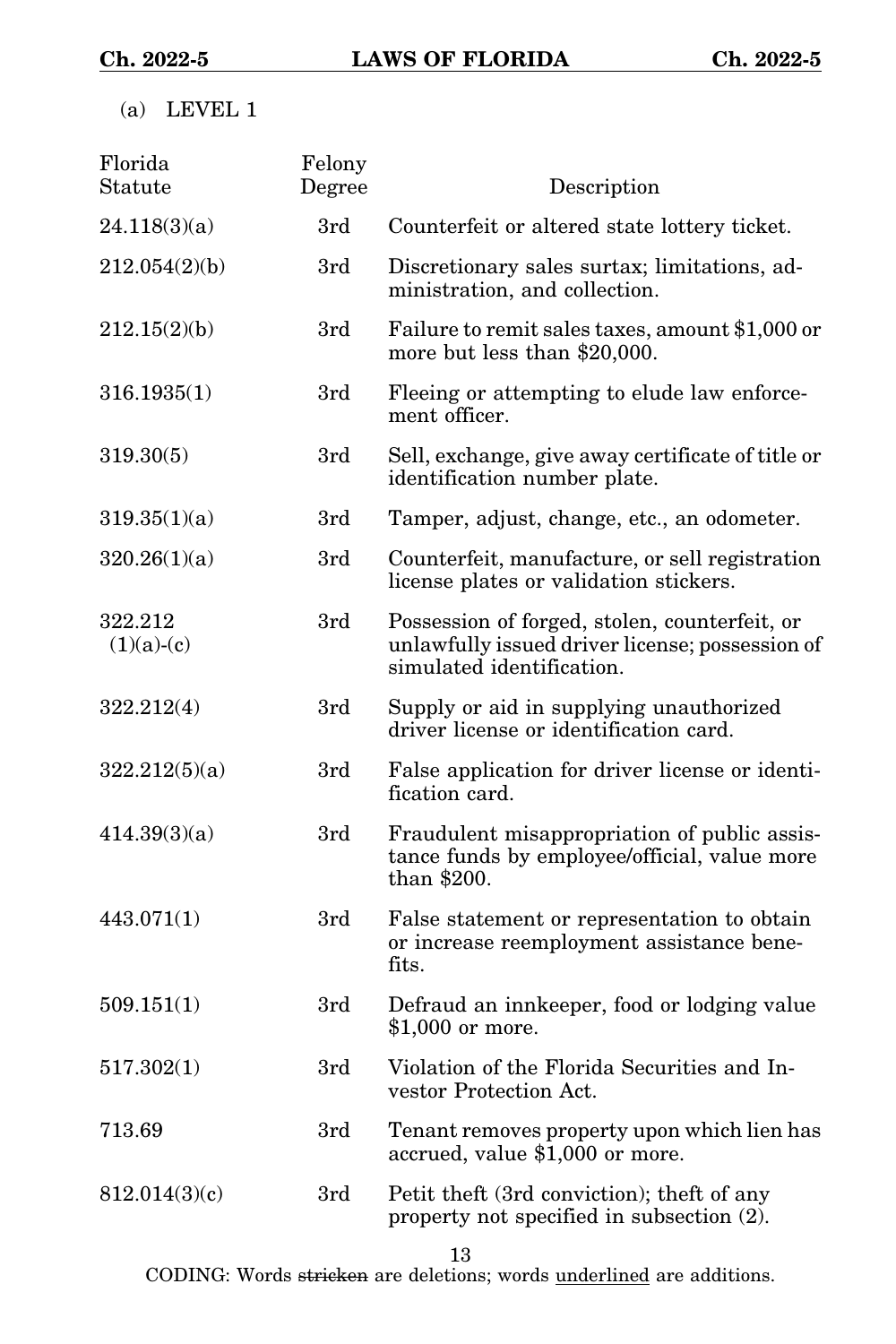| Florida<br>Statute           | Felony<br>Degree | Description                                                                                                                                               |
|------------------------------|------------------|-----------------------------------------------------------------------------------------------------------------------------------------------------------|
| 815.04(4)(a)<br>815.04(5)(a) | 3rd              | Offense against intellectual property (i.e.,<br>computer programs, data).                                                                                 |
| 817.52(2)                    | 3rd              | Hiring with intent to defraud, motor vehicle<br>services.                                                                                                 |
| 817.569(2)                   | 3rd              | Use of public record or public records infor-<br>mation or providing false information to<br>facilitate commission of a felony.                           |
| 826.01                       | 3rd              | Bigamy.                                                                                                                                                   |
| 828.122(3)                   | 3rd              | Fighting or baiting animals.                                                                                                                              |
| 831.04(1)                    | 3rd              | Any erasure, alteration, etc., of any replace-<br>ment deed, map, plat, or other document<br>listed in $s. 92.28$ .                                       |
| 831.31(1)(a)                 | 3rd              | Sell, deliver, or possess counterfeit controlled<br>substances, all but s. 893.03(5) drugs.                                                               |
| 832.041(1)                   | 3rd              | Stopping payment with intent to defraud<br>\$150 or more.                                                                                                 |
| 832.05 $(2)(b)$ &<br>(4)(c)  | 3rd              | Knowing, making, issuing worthless checks<br>\$150 or more or obtaining property in return<br>for worthless check \$150 or more.                          |
| 838.15(2)                    | 3rd              | Commercial bribe receiving.                                                                                                                               |
| 838.16                       | 3rd              | Commercial bribery.                                                                                                                                       |
| 843.18                       | 3rd              | Fleeing by boat to elude a law enforcement<br>officer.                                                                                                    |
| 847.011(1)(a)                | 3rd              | Sell, distribute, etc., obscene, lewd, etc.,<br>material (2nd conviction).                                                                                |
| $849.09(1)(a)-(d)$           | 3rd              | Lottery; set up, promote, etc., or assist<br>therein, conduct or advertise drawing for<br>prizes, or dispose of property or money by<br>means of lottery. |
| 849.23                       | 3rd              | Gambling-related machines; "common offen-<br>der" as to property rights.                                                                                  |
| 849.25(2)                    | 3rd              | Engaging in bookmaking.                                                                                                                                   |
| 860.08                       | 3rd              | Interfere with a railroad signal.                                                                                                                         |
| 860.13(1)(a)                 | 3rd              | Operate aircraft while under the influence.                                                                                                               |
| 893.13(2)(a)2.               | 3rd              | Purchase of cannabis.                                                                                                                                     |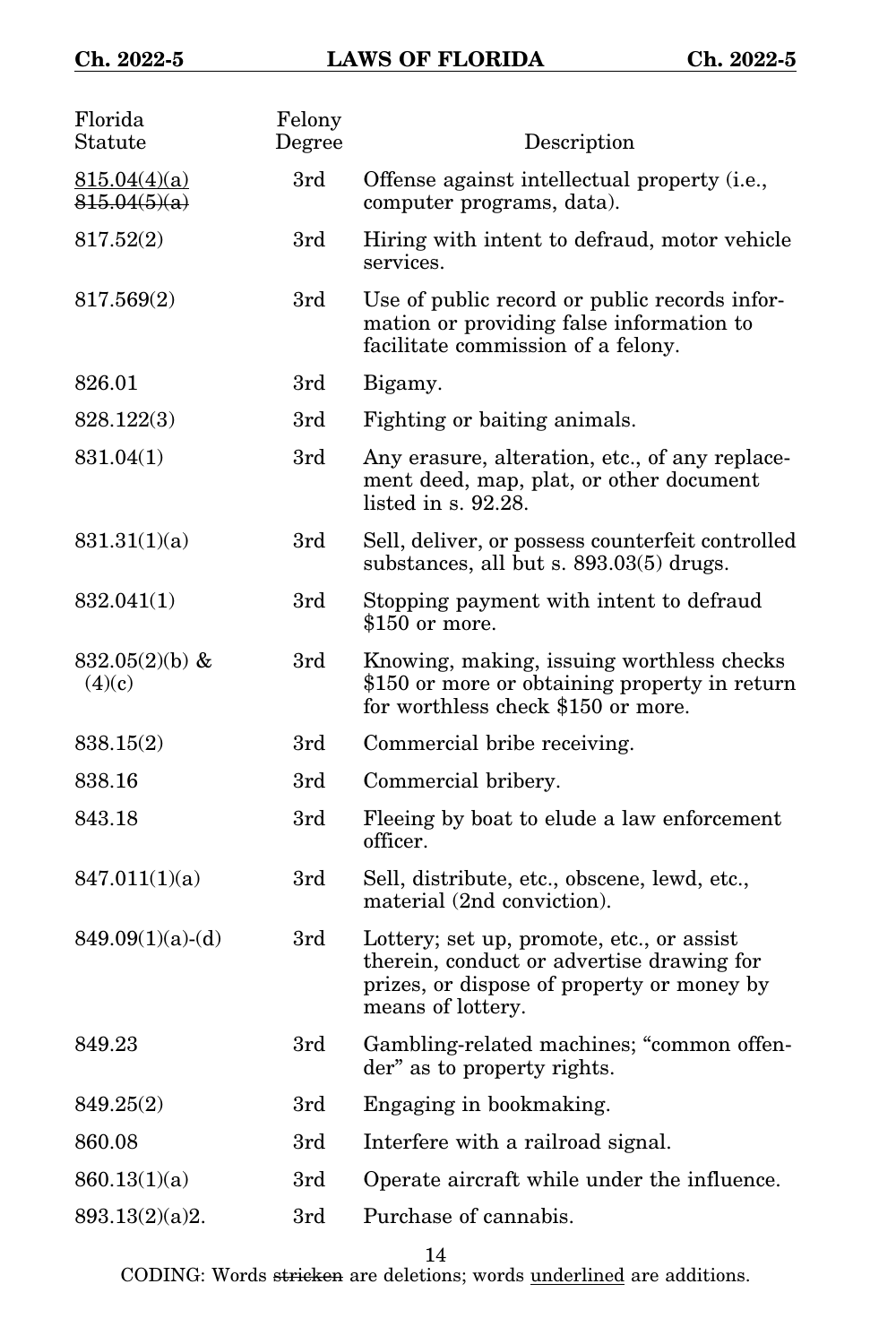| Florida<br>Statute      | Felony<br>Degree | Description                                                                                                       |
|-------------------------|------------------|-------------------------------------------------------------------------------------------------------------------|
| 893.13(6)(a)            | 3rd              | Possession of cannabis (more than 20 grams).                                                                      |
| 934.03(1)(a)            | 3rd              | Intercepts, or procures any other person to<br>intercept, any wire or oral communication.                         |
| (c)<br>LEVEL 3          |                  |                                                                                                                   |
| Florida<br>Statute      | Felony<br>Degree | Description                                                                                                       |
| 119.10(2)(b)            | 3rd              | Unlawful use of confidential information from<br>police reports.                                                  |
| 316.066<br>$(3)(b)-(d)$ | 3rd              | Unlawfully obtaining or using confidential<br>crash reports.                                                      |
| 316.193(2)(b)           | 3rd              | Felony DUI, 3rd conviction.                                                                                       |
| 316.1935(2)             | 3rd              | Fleeing or attempting to elude law enforce-<br>ment officer in patrol vehicle with siren and<br>lights activated. |
| 319.30(4)               | 3rd              | Possession by junkyard of motor vehicle with<br>identification number plate removed.                              |
| 319.33(1)(a)            | 3rd              | Alter or forge any certificate of title to a motor<br>vehicle or mobile home.                                     |
| 319.33(1)(c)            | 3rd              | Procure or pass title on stolen vehicle.                                                                          |
| 319.33(4)               | 3rd              | With intent to defraud, possess, sell, etc., a<br>blank, forged, or unlawfully obtained title or<br>registration. |
| 327.35(2)(b)            | 3rd              | Felony BUI.                                                                                                       |
| 328.05(2)               | 3rd              | Possess, sell, or counterfeit fictitious, stolen,<br>or fraudulent titles or bills of sale of vessels.            |
| 328.07(4)               | 3rd              | Manufacture, exchange, or possess vessel<br>with counterfeit or wrong ID number.                                  |
| 376.302(5)              | 3rd              | Fraud related to reimbursement for cleanup<br>expenses under the Inland Protection Trust<br>Fund.                 |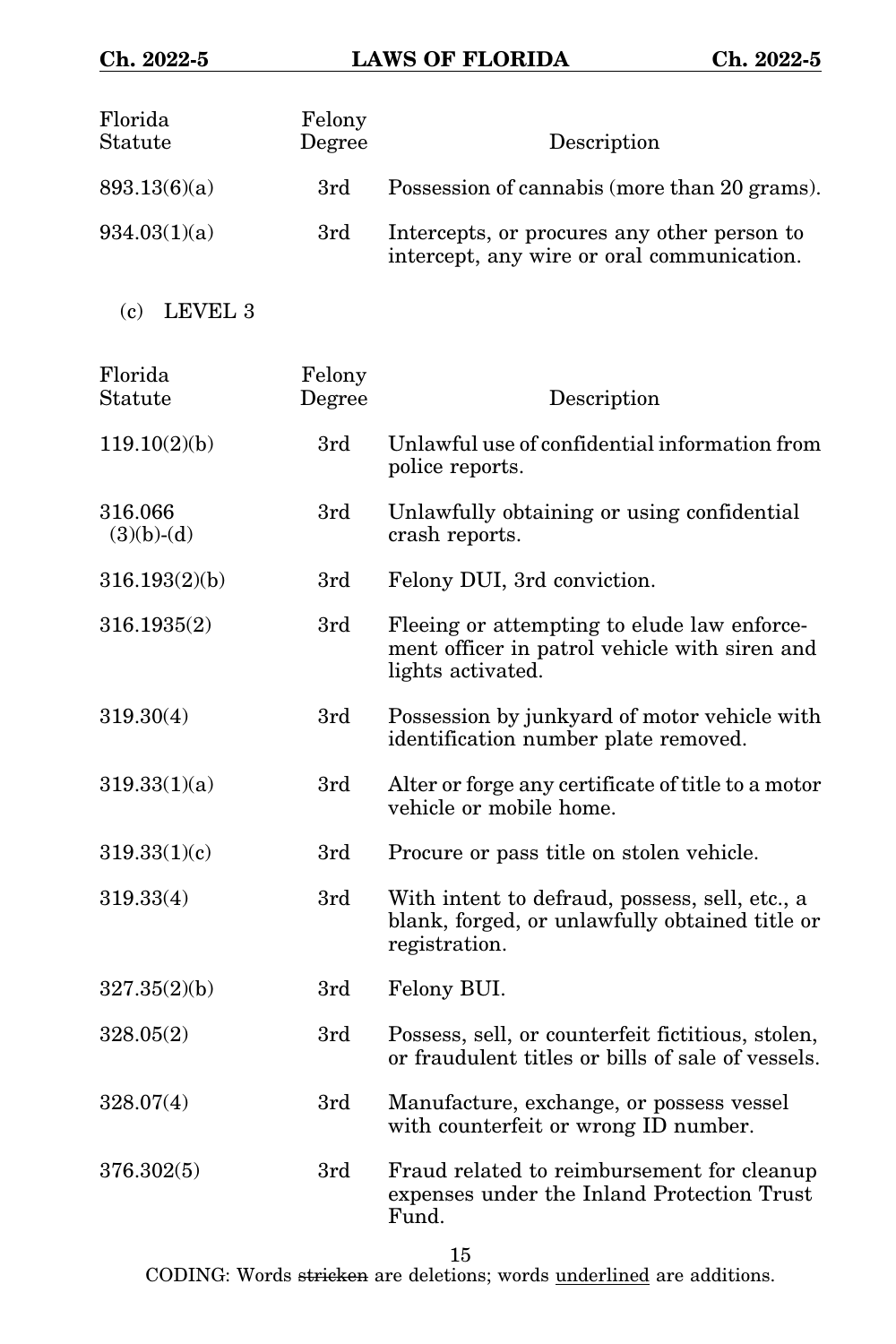| Florida<br>Statute         | Felony<br>Degree | Description                                                                                                                                                                                                                                                         |
|----------------------------|------------------|---------------------------------------------------------------------------------------------------------------------------------------------------------------------------------------------------------------------------------------------------------------------|
| 379.2431<br>(1)(e)5.       | 3rd              | Taking, disturbing, mutilating, destroying,<br>causing to be destroyed, transferring, selling,<br>offering to sell, molesting, or harassing mar-<br>ine turtles, marine turtle eggs, or marine<br>turtle nests in violation of the Marine Turtle<br>Protection Act. |
| 379.2431<br>(1)(e)6.       | 3rd              | Possessing any marine turtle species or<br>hatchling, or parts thereof, or the nest of any<br>marine turtle species described in the Marine<br>Turtle Protection Act.                                                                                               |
| 379.2431<br>(1)(e)7.       | 3rd              | Soliciting to commit or conspiring to commit a<br>violation of the Marine Turtle Protection Act.                                                                                                                                                                    |
| 400.9935(4)(a)<br>or $(b)$ | 3rd              | Operating a clinic, or offering services re-<br>quiring licensure, without a license.                                                                                                                                                                               |
| 400.9935(4)(e)             | 3rd              | Filing a false license application or other<br>required information or failing to report<br>information.                                                                                                                                                            |
| 440.1051(3)                | 3rd              | False report of workers' compensation fraud<br>or retaliation for making such a report.                                                                                                                                                                             |
| 501.001(2)(b)              | 2 <sub>nd</sub>  | Tampers with a consumer product or the<br>container using materially false/misleading<br>information.                                                                                                                                                               |
| 624.401(4)(a)              | 3rd              | Transacting insurance without a certificate of<br>authority.                                                                                                                                                                                                        |
| 624.401(4)(b)1.            | 3rd              | Transacting insurance without a certificate of<br>authority; premium collected less than<br>\$20,000.                                                                                                                                                               |
| 626.902 $(1)(a)$ &<br>(b)  | 3rd              | Representing an unauthorized insurer.                                                                                                                                                                                                                               |
| 697.08                     | 3rd              | Equity skimming.                                                                                                                                                                                                                                                    |
| 790.15(3)                  | 3rd              | Person directs another to discharge firearm<br>from a vehicle.                                                                                                                                                                                                      |
| 806.10(1)                  | 3rd              | Maliciously injure, destroy, or interfere with<br>vehicles or equipment used in firefighting.                                                                                                                                                                       |
| 806.10(2)                  | 3rd              | Interferes with or assaults firefighter in<br>performance of duty.                                                                                                                                                                                                  |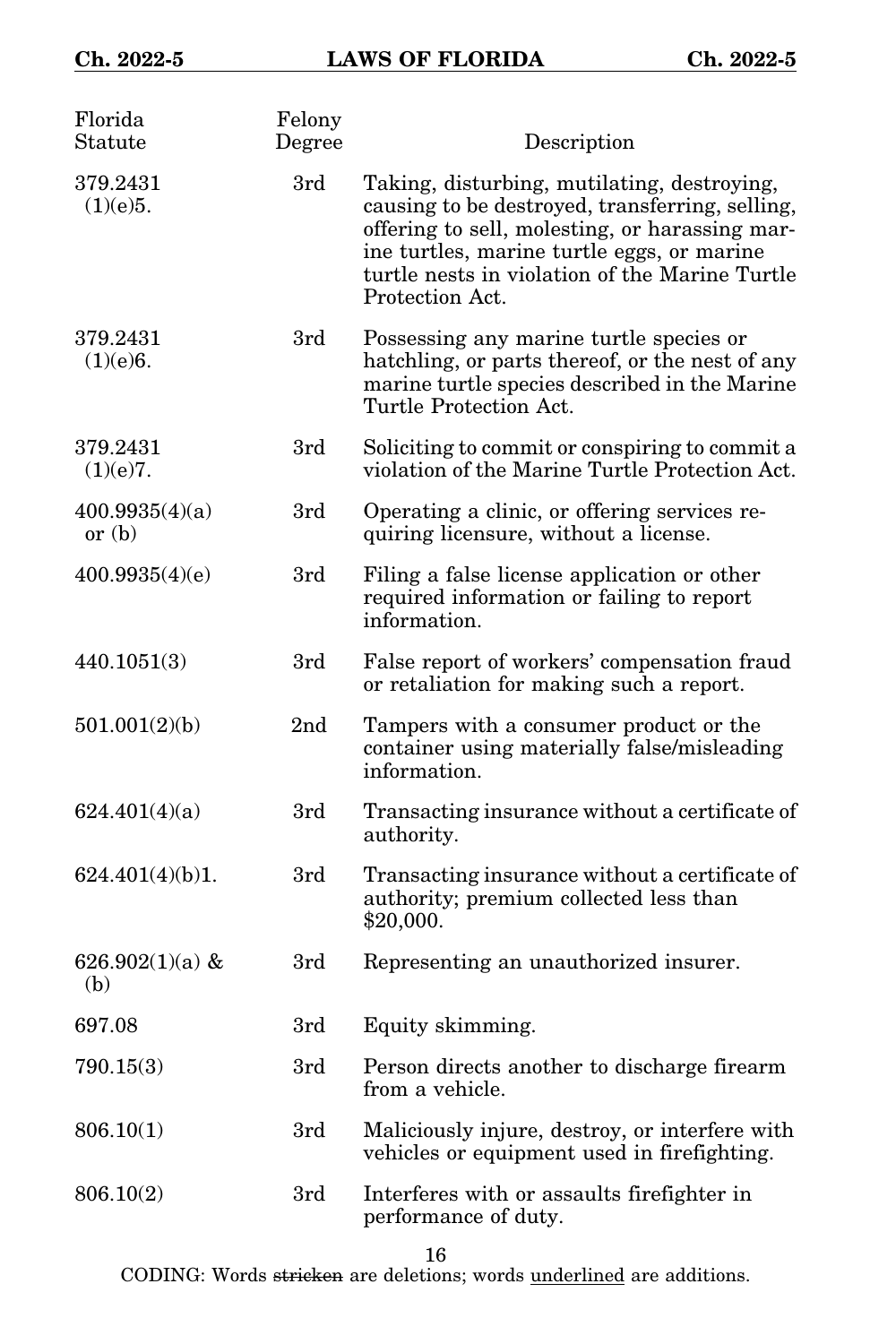| Florida<br>Statute           | Felony<br>Degree | Description                                                                                                                             |
|------------------------------|------------------|-----------------------------------------------------------------------------------------------------------------------------------------|
| 810.09(2)(c)                 | 3rd              | Trespass on property other than structure or<br>conveyance armed with firearm or dangerous<br>weapon.                                   |
| 812.014(2)(c)2.              | 3rd              | Grand theft; \$5,000 or more but less than<br>\$10,000.                                                                                 |
| 812.0145(2)(c)               | 3rd              | Theft from person 65 years of age or older;<br>\$300 or more but less than \$10,000.                                                    |
| 812.015(8)(b)                | 3rd              | Retail theft with intent to sell; conspires with<br>others.                                                                             |
| 812.081(2)                   | 3rd              | Theft of a trade secret.                                                                                                                |
| 815.04(4)(b)<br>815.04(5)(b) | 2 <sub>nd</sub>  | Computer offense devised to defraud or ob-<br>tain property.                                                                            |
| 817.034(4)(a)3.              | 3rd              | Engages in scheme to defraud (Florida Com-<br>munications Fraud Act), property valued at<br>less than $$20,000$ .                       |
| 817.233                      | 3rd              | Burning to defraud insurer.                                                                                                             |
| 817.234<br>$(8)(b)$ & $(c)$  | 3rd              | Unlawful solicitation of persons involved in<br>motor vehicle accidents.                                                                |
| 817.234(11)(a)               | 3rd              | Insurance fraud; property value less than<br>\$20,000.                                                                                  |
| 817.236                      | 3rd              | Filing a false motor vehicle insurance appli-<br>cation.                                                                                |
| 817.2361                     | 3rd              | Creating, marketing, or presenting a false or<br>fraudulent motor vehicle insurance card.                                               |
| 817.413(2)                   | 3rd              | Sale of used goods of \$1,000 or more as new.                                                                                           |
| 817.49(2)(b)1.               | 3rd              | Willful making of a false report of a crime<br>causing great bodily harm, permanent dis-<br>figurement, or permanent disability.        |
| 831.28(2)(a)                 | 3rd              | Counterfeiting a payment instrument with<br>intent to defraud or possessing a counterfeit<br>payment instrument with intent to defraud. |
| 831.29                       | 2 <sub>nd</sub>  | Possession of instruments for counterfeiting<br>driver licenses or identification cards.                                                |
| 838.021(3)(b)                | 3rd              | Threatens unlawful harm to public servant.                                                                                              |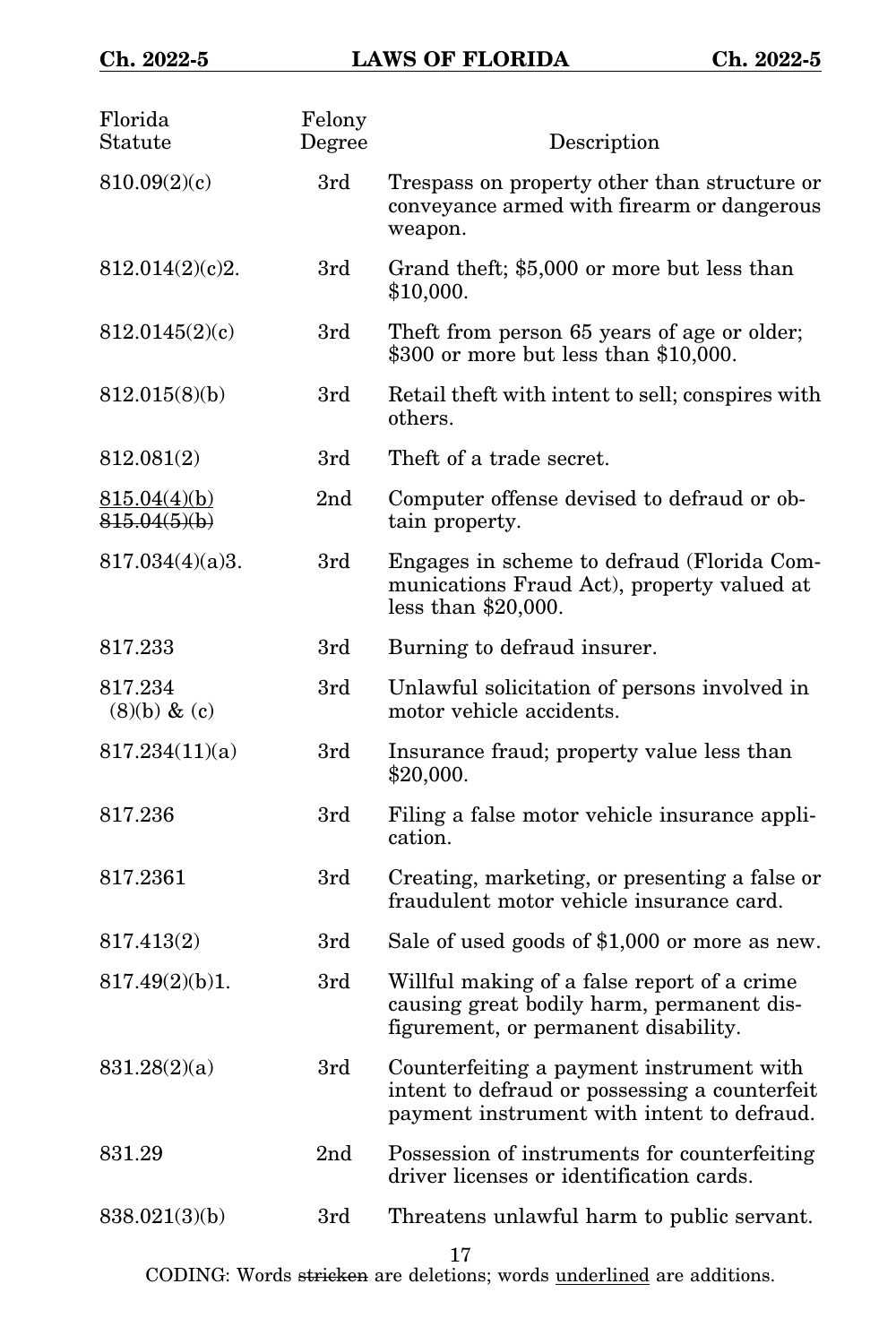| Florida<br>Statute | Felony<br>Degree | Description                                                                                                                                                                                                            |
|--------------------|------------------|------------------------------------------------------------------------------------------------------------------------------------------------------------------------------------------------------------------------|
| 843.19             | 2 <sub>nd</sub>  | Injure, disable, or kill police, fire, or SAR<br>canine or police horse.                                                                                                                                               |
| 860.15(3)          | 3rd              | Overcharging for repairs and parts.                                                                                                                                                                                    |
| 870.01(2)          | 3rd              | Riot.                                                                                                                                                                                                                  |
| 870.01(4)          | 3rd              | Inciting a riot.                                                                                                                                                                                                       |
| 893.13(1)(a)2.     | 3rd              | Sell, manufacture, or deliver cannabis (or<br>other s. 893.03(1)(c), (2)(c)1., (2)(c)2., (2)(c)3.,<br>$(2)(c)6, (2)(c)7, (2)(c)8, (2)(c)9, (2)(c)10, (3),$<br>or $(4)$ drugs).                                         |
| 893.13(1)(d)2.     | 2 <sub>nd</sub>  | Sell, manufacture, or deliver s. $893.03(1)(c)$ ,<br>$(2)(c)1, (2)(c)2, (2)(c)3, (2)(c)6, (2)(c)7, (2)(c)$<br>8., $(2)(c)9$ ., $(2)(c)10$ ., $(3)$ , or $(4)$ drugs within<br>1,000 feet of university.                |
| 893.13(1)(f)2.     | 2 <sub>nd</sub>  | Sell, manufacture, or deliver s. $893.03(1)(c)$ ,<br>$(2)(c)1, (2)(c)2, (2)(c)3, (2)(c)6, (2)(c)7, (2)(c)$<br>8., $(2)(c)9$ ., $(2)(c)10$ ., $(3)$ , or $(4)$ drugs within<br>1,000 feet of public housing facility.   |
| 893.13(4)(c)       | 3rd              | Use or hire of minor; deliver to minor other<br>controlled substances.                                                                                                                                                 |
| 893.13(6)(a)       | 3rd              | Possession of any controlled substance other<br>than felony possession of cannabis.                                                                                                                                    |
| 893.13(7)(a)8.     | 3rd              | Withhold information from practitioner re-<br>garding previous receipt of or prescription for<br>a controlled substance.                                                                                               |
| 893.13(7)(a)9.     | 3rd              | Obtain or attempt to obtain controlled sub-<br>stance by fraud, forgery, misrepresentation,<br>etc.                                                                                                                    |
| 893.13(7)(a)10.    | 3rd              | Affix false or forged label to package of<br>controlled substance.                                                                                                                                                     |
| 893.13(7)(a)11.    | 3rd              | Furnish false or fraudulent material infor-<br>mation on any document or record required<br>by chapter 893.                                                                                                            |
| 893.13(8)(a)1.     | 3rd              | Knowingly assist a patient, other person, or<br>owner of an animal in obtaining a controlled<br>substance through deceptive, untrue, or<br>fraudulent representations in or related to<br>the practitioner's practice. |